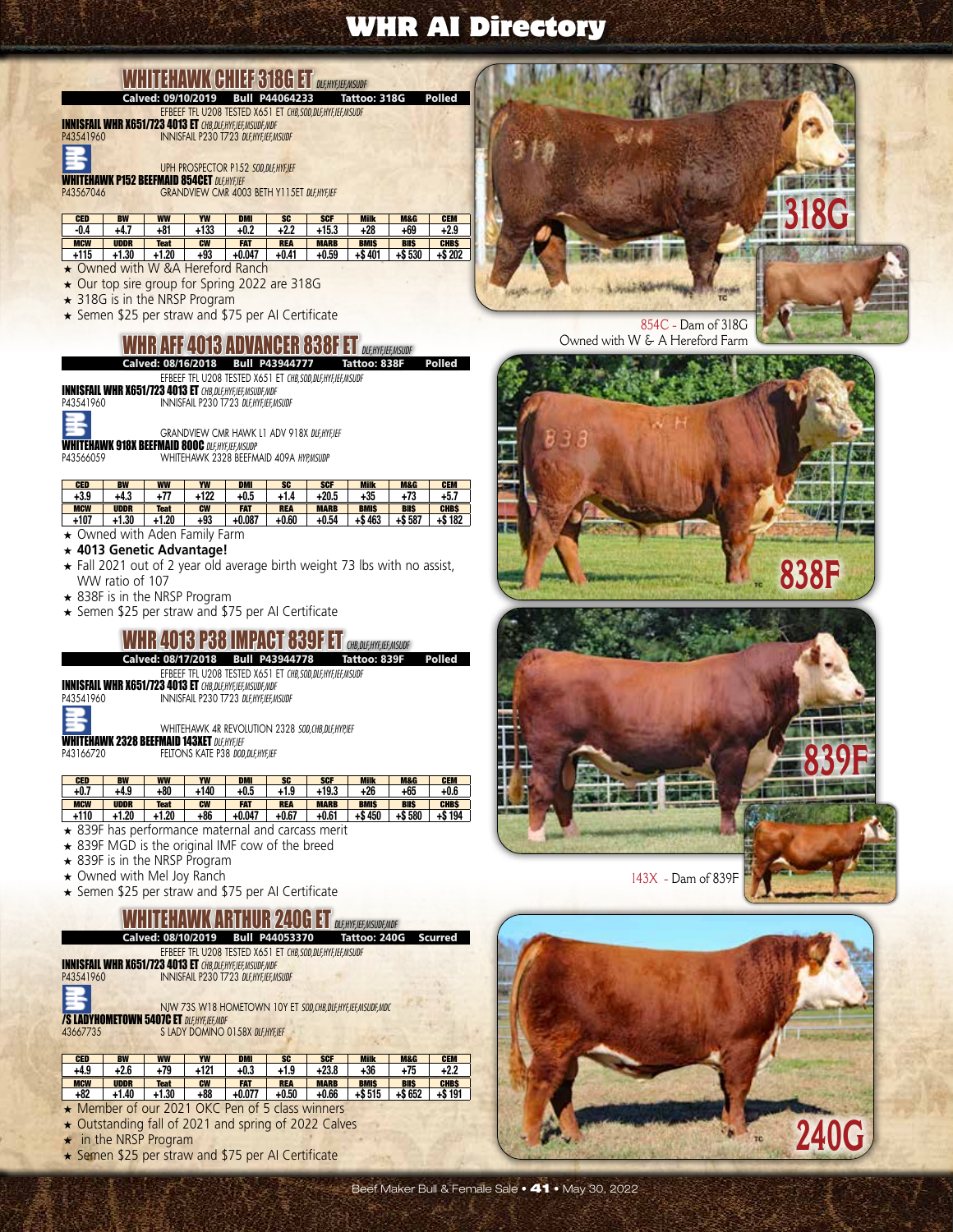

854c - Dam of 290E



C144 - Dam of 490H



**424H** ŢC.



# WHITEHAWK NATURAL 290E *CHB, DLF,HYF,HEF,MSUDF*<br>Calved: 01/16/2017 Bull P43763389 Tattoo: 290E

EFBEEF TFL U208 TESTED X651 ET *CHB,SOD,DLF,HYF,IEF,MSUDF* Calved: 01/16/2017 Bull P43763389

INNISFAIL WHR X651/723 4020 ET *CHB,DLF,HYF,IEF,MSUDF,MDF* P43541951 INNISFAIL P230 T723 *DLF,HYF,IEF,MSUDF*

UPH PROSPECTOR P152 *SOD,DLF,HYF,IEF*<br>WHITEHAWK P152 BEEFMAID 854CET *DLF,HYF,IEF* P43567046 GRANDVIEW CMR 4003 BETH Y115ET *DLF,HYF,IEF*

| <b>CED</b> | <b>BW</b> | <b>WW</b>   | YW        | <b>DMI</b> | <b>SC</b>  | <b>SCF</b>  | <b>Milk</b> | <b>M&amp;G</b> | <b>CEM</b>  |
|------------|-----------|-------------|-----------|------------|------------|-------------|-------------|----------------|-------------|
| $+2.0$     | +4.4      | 86ء         | +144      | $+0.2$     | +1.5       | $+21.3$     | $+34$       |                |             |
| <b>MCW</b> | UDDR      | <b>Teat</b> | <b>CW</b> | FAT        | <b>REA</b> | <b>MARB</b> | <b>BMIS</b> | <b>BIIS</b>    | <b>CHBS</b> |
| +148       | 1.40      | 1.30        | +126      | $+0.017$   | $+0.68$    | $+0.48$     | +\$ 528     | $+ $657$       | : 240<br>+S |

- ★ 290E is a proven trait leader in 14 traits
- ★ Tested in NRSP at Olsen and Stahley farms
- ★ Semen \$40 per straw and \$75 per AI Certificate

| <b>WHITEHAWK NATIVE 490H ET DLEHYEJEEANSUDE</b> |  |  |  |
|-------------------------------------------------|--|--|--|
|-------------------------------------------------|--|--|--|

INNISFAIL WHR X651/723 4020 ET *CHB,DLF,HYF,IEF,MSUDF,MDF* Calved: 03/26/2020 Bull P44121895 Tattoo: 490H Polled

WHITEHAWK NATURAL 290E *CHB,DLF,HYF,IEF,MSUDF* P43763389 WHITEHAWK P152 BEEFMAID 854CET *DLF,HYF,IEF*



**FPH MS REVOLUTION C144 DLF, HYF, IEF**<br>P43597135 FPH MS IRE FPH MS IRENE REVOLUTION Z8 ET DLF,HYF,IEF

| <b>CED</b> | <b>BW</b>   | <b>WW</b>   | YW        | <b>DMI</b> | <b>SC</b>  | <b>SCF</b>  | <b>Milk</b> | <b>M&amp;G</b> | <b>CEM</b>  |
|------------|-------------|-------------|-----------|------------|------------|-------------|-------------|----------------|-------------|
| +3.2       | $+3.2$      | $+78$       | +128      | +0.6       | $+1.6$     | $+22.1$     | $+34$       | $+74$          | $+6.3$      |
| <b>MCW</b> | <b>UDDR</b> | <b>Teat</b> | <b>CW</b> | FAT        | <b>REA</b> | <b>MARB</b> | <b>BMIS</b> | <b>BIIS</b>    | <b>CHBS</b> |
| +150       | $+1.40$     | +1.50       | +113      | $+0.037$   | +1.03      | +0.39       | +\$ 515     | $+ $629$       | $+ $202$    |

★ Semen \$25 per straw and \$75 per AI Certificate

WHITEHAWK CAPTAIN 424H ET

|                                                             | WY FELL LEFT ANYWR UTHE LEFT IN LEFT AT ILLE LODEHYEIGEMSUDE |           |                                       |            |                                                               |             |              |                |             |  |  |  |  |  |
|-------------------------------------------------------------|--------------------------------------------------------------|-----------|---------------------------------------|------------|---------------------------------------------------------------|-------------|--------------|----------------|-------------|--|--|--|--|--|
|                                                             | Calved: 01/29/2020 Bull P44107545<br>Polled<br>Tattoo: 424H  |           |                                       |            |                                                               |             |              |                |             |  |  |  |  |  |
| INNISFAIL WHR X651/723 4020 ET CHB.DLF.HYF.IEF.MSUDF.MDF    |                                                              |           |                                       |            |                                                               |             |              |                |             |  |  |  |  |  |
| <b>WHITEHAWK NATURAL 290E CHB, DLF, HYF, IEF, MSUDF</b>     |                                                              |           |                                       |            |                                                               |             |              |                |             |  |  |  |  |  |
| P43763389                                                   |                                                              |           |                                       |            | WHITEHAWK P152 BEEFMAID 854CET DLF, HYF, IEF                  |             |              |                |             |  |  |  |  |  |
| Ē<br><b>INNISFAIL 723 U208 4015 ET DLF, HYF, IEF, MSUDF</b> |                                                              |           |                                       |            | EFBEEF TFL U208 TESTED X651 ET CHB, SOD, DLF, HYF, IEF, MSUDF |             |              |                |             |  |  |  |  |  |
| P43541963                                                   |                                                              |           | INNISFAIL P230 T723 DLF.HYF.IEF.MSUDF |            |                                                               |             |              |                |             |  |  |  |  |  |
|                                                             |                                                              |           |                                       |            |                                                               |             |              |                |             |  |  |  |  |  |
| <b>CED</b>                                                  | <b>BW</b>                                                    | <b>WW</b> | YW                                    | <b>DMI</b> | <b>SC</b>                                                     | <b>SCF</b>  | <b>Milk</b>  | <b>M&amp;G</b> | <b>CEM</b>  |  |  |  |  |  |
| $+3.6$                                                      | $+3.0$                                                       | $+71$     | +116                                  | $+0.5$     | $+1.6$                                                        | $+21.0$     | $+26$        | $+62$          | $+4.7$      |  |  |  |  |  |
| <b>BACTAL</b>                                               | <b>IIDDD</b>                                                 | Tool      | <b>CHAI</b>                           | EAT        | <b>DEA</b>                                                    | <b>MADD</b> | <b>DESIC</b> | <b>DIIC</b>    | <b>CUDO</b> |  |  |  |  |  |

| .          | .           | .           | .         | .          | .          | .           |             | .           | .           |
|------------|-------------|-------------|-----------|------------|------------|-------------|-------------|-------------|-------------|
| <b>MCW</b> | <b>UDDR</b> | <b>Teat</b> | <b>CW</b> | <b>FAT</b> | <b>REA</b> | <b>MARB</b> | <b>BMIS</b> | <b>BIIS</b> | <b>CHBS</b> |
| +134       | $+1.40$     | $+1.40$     | $+99$     | $+0.017$   | $+0.73$    | $+0.66$     | $+$ \$493   | +\$619      | $+ $211$    |
|            |             |             |           |            |            |             |             |             |             |

★ Leased by Jenson Brothers Summer of 2021

★ Semen \$25 per straw and \$75 per AI Certificate

# **WHITEHAWK PR2 TRIDENT 712J** *DLENSIER,MSUDF*<br>Calved: 02/11/2021 Bull P44222885<br>Tattoo: 712J

Calved: 02/11/2021 Bull P44222885 Tattoo: 712J Polled

INNISFAIL WHR X651/723 4020 ET *CHB,DLF,HYF,IEF,MSUDF,MDF*

WHITEHAWK NATURAL 290E *CHB,DLF,HYF,IEF,MSUDF* P43763389 WHITEHAWK P152 BEEFMAID 854CET *DLF,HYF,IEF*

WHITEHAWK WARRIOR 845C ET *CHB,DLF,HYF,IEF,MSUDF,MDF*

WHR 845C 5107 BEEFMAID 657F *DLF,HYF,IEF,MSUDF* P43890583 GRASSY RUN RACHEL 5107 ET *DLF,HYF,IEF*

| <b>CED</b> | BW          | <b>WW</b>   | YW        | <b>DMI</b> | <b>SG</b>  | <b>SCF</b>  | <b>Milk</b> | <b>M&amp;G</b> | <b>CEM</b>  |
|------------|-------------|-------------|-----------|------------|------------|-------------|-------------|----------------|-------------|
| +0.9       | $+3.0$      | +74         | +117      | $+0.3$     | $+1.4$     | $+15.9$     | $+33$       | $+70$          | +4.9        |
| <b>MCW</b> | <b>UDDR</b> | <b>Teat</b> | <b>CW</b> | FAT        | <b>REA</b> | <b>MARB</b> | <b>BMIS</b> | <b>BIIS</b>    | <b>CHBS</b> |
| . 100      | - 4.90      | .4.90       | .409      | .0.027     | . ሰ 79     | .0.49       | .0.119      | . e coo        | 40 ه.       |

- **+126 +1.30 +1.30 +103 +0.037 +0.72 +0.43 +\$ 413 +\$ 523 +\$ 195** ★ Member of our 2022 Oklahoma Pen of 5
- ★ Owned with Pleasant Ridge Ranch
- ★ Semen \$25 per straw and \$75 per AI Certificate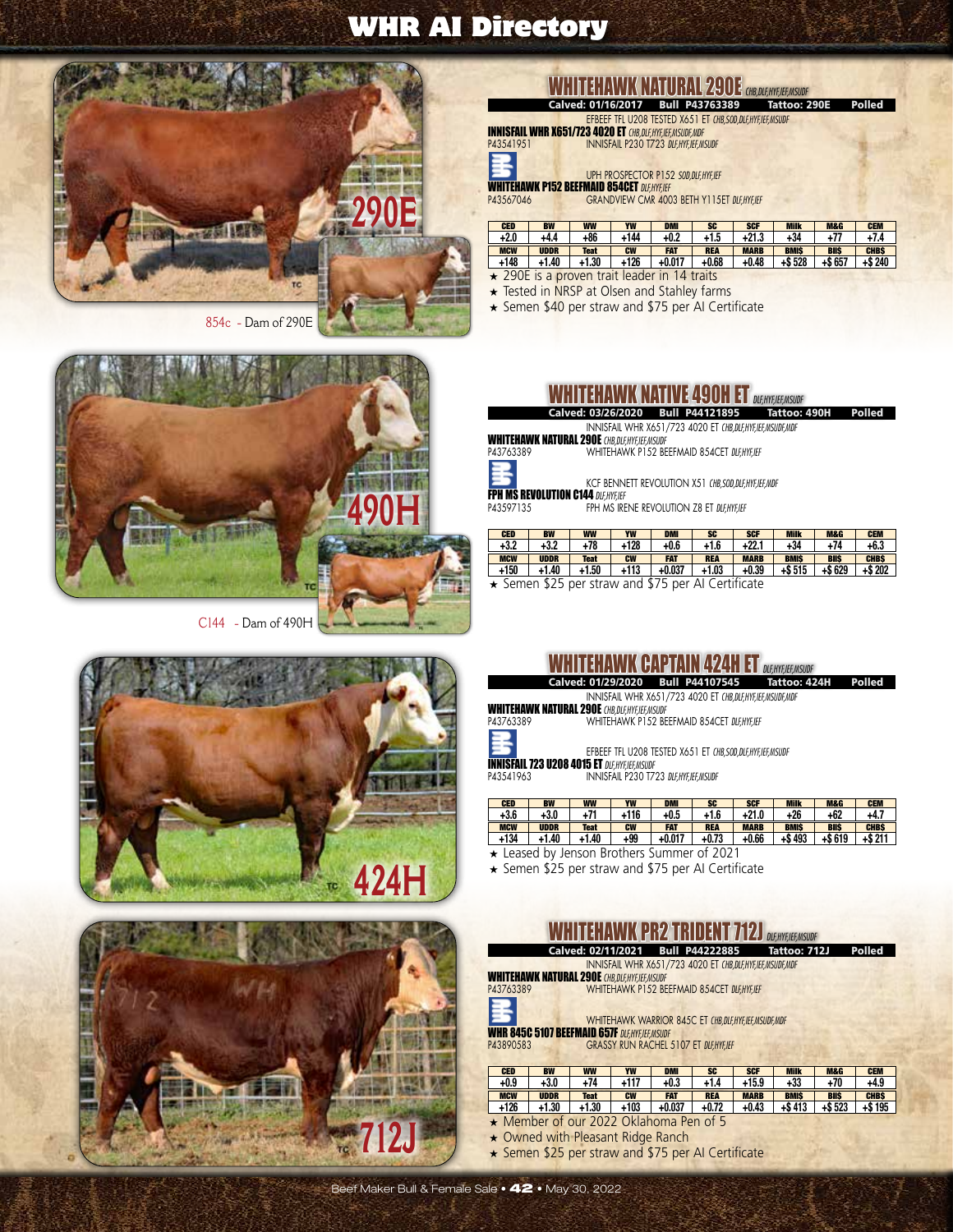#### **ENAWK 590F OUTLIER 778J ET** *DUERTEEMSUDF*<br>C 03/31/2021 Bull P44271297 Tattoo: 778J Polled Calved: 03/31/2021 Bull P44271297

NJW 73S M326 TRUST 100W ET *SOD,CHB,DLF,HYF,IEF,MSUDF,MDF* KCF BENNETT TRUST B279 ET *CHB,DLF,HYF,IEF* **KCF MISS REVOLUTION X374 DLF,HYF,IEF** WHITEHAWK WARRIOR 845C ET *CHB,DLF,HYF,IEF,MSUDF,MDF* WHR 845C 4010 BEEFMAID 590F ET *DLF,HYF,IEF,MSUDF* P43889861 INNISFAIL 723 U208 4010 ET *DLF,HYF,IEF,MSUDF*

| <b>CED</b> | <b>BW</b>   | <b>WW</b>   | YW        | <b>DMI</b> | SC         | <b>SCF</b>  | <b>Milk</b> | <b>M&amp;G</b> | <b>CEM</b>  |
|------------|-------------|-------------|-----------|------------|------------|-------------|-------------|----------------|-------------|
| +5.5       | +3.3        | +84         | +136      | $+0.5$     | +1.9       | +14.9       | $+27$       | +69            | $+2.8$      |
| <b>MCW</b> | <b>UDDR</b> | <b>Teat</b> | <b>CW</b> | <b>FAT</b> | <b>REA</b> | <b>MARB</b> | <b>BMIS</b> | <b>BIIS</b>    | <b>CHBS</b> |
| $+106$     | $+1.50$     | +1.40       | +120      | $+0.017$   | $+1.40$    | +0.31       | +\$420      | $+ $527$       | +S 214      |

- ★ Outside the norm
- ★ 778J is definitely an Outlier by every sense of the word! From birth he has stood out separating himself from his contemporary group in all phases of performance. His EPD profile is the only one in the Hereford population.778J thinks so much of himself when you go in the pasture he is off by himself! He is special!

**EHAWK 590F JUDD 644JET** *DLF,HYF,IEF,MSJDF*<br>| 01/19/2021 Bull P44214471 Tattoo: 644J Calved: 01/19/2021







WHITEHAWK WARRIOR 845C ET *CHB,DLF,HYF,IEF,MSUDF,MDF*

WHR 845C 4010 BEEFMAID 590F ET *DLF,HYF,IEF,MSUDF* P43889861 INNISFAIL 723 U208 4010 ET *DLF,HYF,IEF,MSUDF*

| <b>CED</b> | <b>BW</b>   | <b>WW</b>   | YW        | <b>DMI</b> | <b>SC</b>  | <b>SCF</b>  | <b>Milk</b> | <b>M&amp;G</b> | <b>CEM</b>  |
|------------|-------------|-------------|-----------|------------|------------|-------------|-------------|----------------|-------------|
| +6.5       | ر 1.<br>،،۱ | +64         | +99       | $+0.7$     | +1.9<br>٠. | +16.9       | +27         | +58            | +6.2        |
| <b>MCW</b> | <b>UDDR</b> | <b>Teat</b> | <b>CW</b> | <b>FAT</b> | <b>REA</b> | <b>MARB</b> | <b>BMIS</b> | <b>BIIS</b>    | <b>CHBS</b> |
| +83        | $+1.40$     | 1.40        | +83       | $+0.027$   | $+0.99$    | $+0.51$     | 397<br>13   | 500            | 166<br>45   |

★ "Judd Flow Down"

- ★ Judd has breed influencing genetics
- ★ Flowing down to his Tested X651 top and bottom Sensation 28X, Trust 100W, Warrior 845C, 4010 and T723
- ★ We love the length of body and thickness down his top and his EPD Profile!
- ★ Homozygous Polled

# **WHR 845C 659F MADDEN 681JET** *DLF,HYF,HER,MSUDF*<br>Calved: 02/04/2021 <u>Bull P44285403</u> Tattoo: 681J

Calved: 02/04/2021 Bull P44285403 Tattoo: 681J Polled

UPH PROSPECTOR P152 *SOD,DLF,HYF,IEF*



WHITEHAWK WARRIOR 845C ET *CHB,DLF,HYF,IEF,MSUDF,MDF* P43566921 GRANDVIEW CMR 4003 BETH Y115ET *DLF,HYF,IEF*

INNISFAIL WHR X651/723 4013 ET *CHB,DLF,HYF,IEF,MSUDF,MDF* **WHR 4013 820C BEEFMAID 659F** *DLF,HYF,IEF,MSUDF*<br>P43890585 WHITEHAWK 918X BEEF

P43890585 WHITEHAWK 918X BEEFMAID 820C *DLF,HYF,IEF*

| <b>CED</b> | <b>BW</b>   | <b>WW</b>   | YW        | <b>DMI</b> | <b>SC</b>  | <b>SCF</b>  | <b>Milk</b> | <b>M&amp;G</b> | <b>CEM</b>  |
|------------|-------------|-------------|-----------|------------|------------|-------------|-------------|----------------|-------------|
| $+4.6$     | +1.4        | +68         | $+105$    | $+0.7$     | +1.6       | +23.5       | +41         | +75            | +4.8        |
| <b>MCW</b> | <b>UDDR</b> | <b>Teat</b> | <b>CW</b> | <b>FAT</b> | <b>REA</b> | <b>MARB</b> | <b>BMIS</b> | <b>BIIS</b>    | <b>CHBS</b> |
| $+98$      | +1.30       | $+1.40$     | +77       | $+0.037$   | +0.50      | $+0.35$     | +\$ 472     | 577            | +\$ 137     |

- ★ Top selling bull in our February 2022 sale at \$18000
- ★ 681J was our Lead bull in our 2022 OKC pen of 5
- Owned with Reed Polled Herefords in Kansas



WHR 4013 820C BEEFMAID 659F - Dam of 681J Dam of  $(778J)$  and 644J